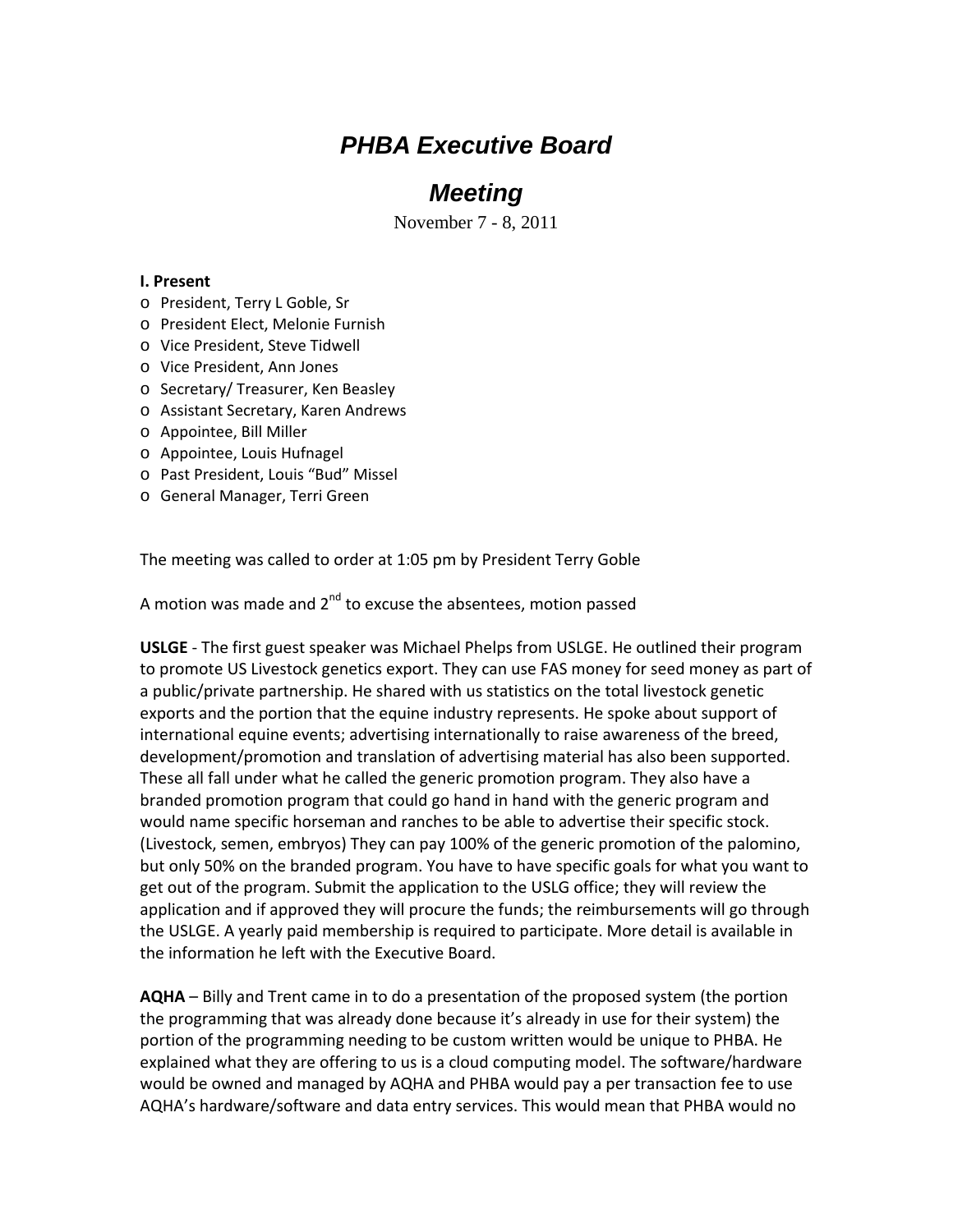longer have to maintain the as/400 hardware/software in‐house and staff would be augmented by passing data entry responsibilities on to AQHA.

They also shared some information on a Public Policy initiative they are working on and encouraged PHBA to adopt a public policy of our own and opened the door for us to work with them, if we wished.

**Amateur Committee Report** – Ginny gave a report from the Amateur board. Amateur's complained that the order of classes at the world show made it more difficult to be ready because English and Western classes were mixed. IE: Exhibitors had to switch between banded and braided manes between classes.

At the convention they would like their event to be "no bling"; more casual – blue jeans – appetizers and drinks rather than a formal full meal.

They would like to raise funds to cover programming changes to be able to point out of the novice division by class/skill set.

They talked about a team concept where they would offer prizes for the top 3 teams.

Melonie extended a thank you to the Amateurs from the Executive Board for manning the PHBA booth at Congress. It was again a huge success and manned primarily by amateurs.

**Heritage Foundation** – Les presented a report on behalf of the Heritage Foundation in the form of plans for the space at the PHBA office. Including a wood floor and wall, reopening a window into the office area and adding another exit door; all work to be done with volunteer help starting after the  $1<sup>st</sup>$  of the year with a grand opening during the 2013 convention. The Heritage Foundation has raised the money to cover the renovations.

Ken noted the need to have a lease agreement between PHBA and the Heritage Foundation in place.

Heritage Foundation is sponsoring a youth scholarship.

The Foundation is working on creating a new unique logo for themselves.

Alda asked for a motion to be able to do a mailing through the PHBA office.

A motion was made by Steve,  $2^{nd}$  by Ann, to allow the Heritage Foundation to do a mailing through the PHBA office to promote the Heritage Foundation. They will supply the printed mailer and reimburse for postage. – Motion passed

A motion was made and  $2<sup>nd</sup>$  to suspend the meeting at 4:18 pm until the morning session.  $$ motion passed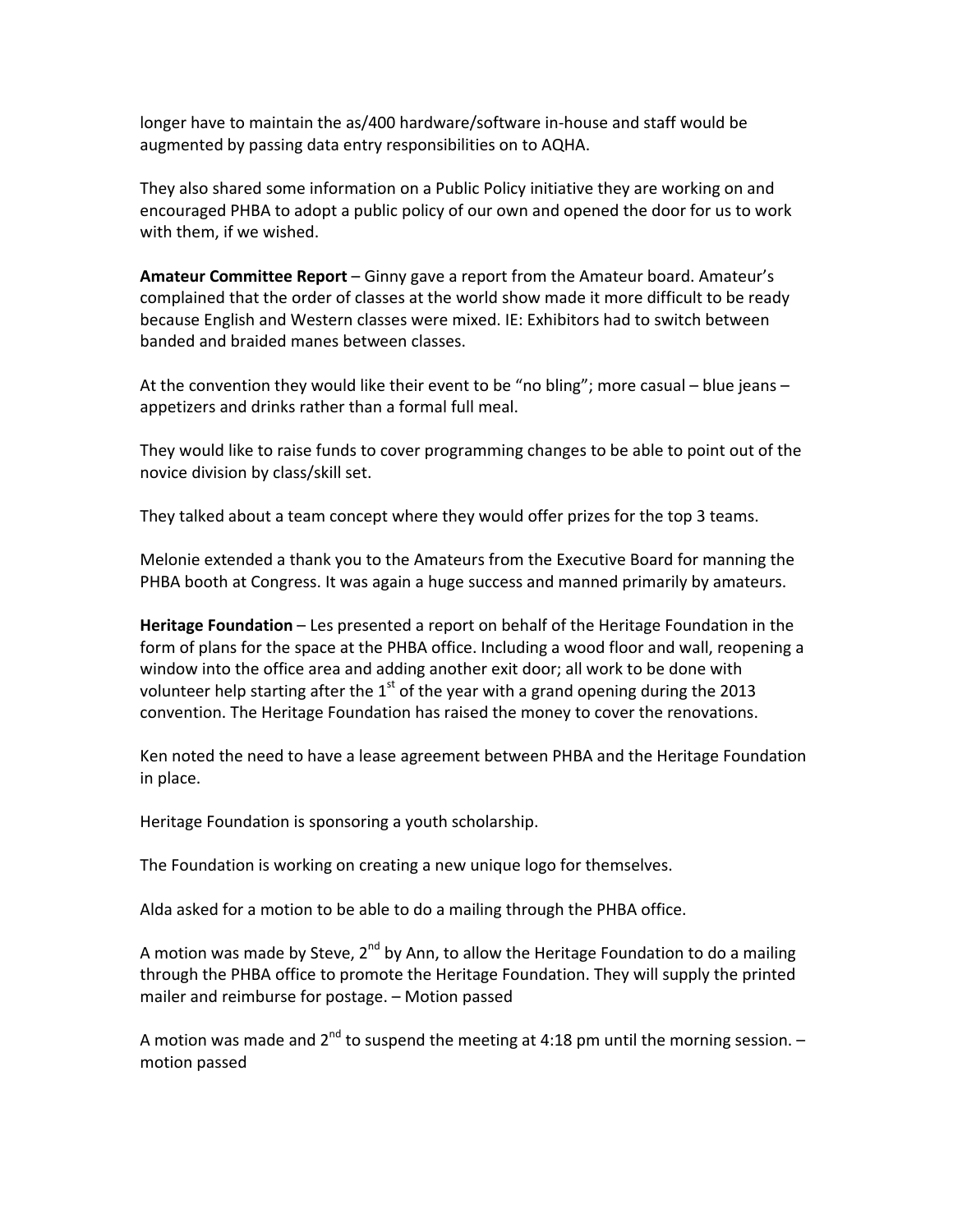The meeting of the Executive Board was reconvened by President, Terry Goble at 8:44 on November  $8<sup>th</sup>$ , 2011.

A motion was made and  $2^{nd}$  to take items out of order – motion passed

A motion was made and  $2^{nd}$  to approve previous meeting minutes as written – motion passed

**General Managers Report** – So far there are 41 Palomino Bred registrations this year; 24 registrations were done at congress, of which 4 were Palomino Bred, there could be additional registrations coming in after the fact on coupons given out at congress.

There were 55 Palominos at the Color Breed Congress.

Terri handed out a registration for and a draft schedule for the 2012 convention. She would like it reviewed so she can make any necessary changes and get it published on the website.

**Action Item:** Melonie ask for a demographics report on where the showing horses are coming from. Terri said she could pull that information for both registered horses and world show entered horses.

**Financial Report** – Ken presented the balance sheet through September because October isn't fully closed yet. The Profit & Loss statement did include October to be able to give a better idea of where the finances currently stand even though there could be some changes in the figures from October as they close that month. Contract labor is up from last year, but that can be explained by items this year being posted in one account where last year they were posted in a different account, but the bottom line between those accounts remains consistent. The amount of detail Ken was able to show was considerable; he was able to drill down to a specific check number received or paid and who the check was from or to. Overall PHBA financial position remains consistent from September 2009 and 2010 to September 2011.

A motion was made and  $2^{nd}$  to go into executive session – motion passed

We came out of executive session temporarily with the World Show report.

**PHBA World Show Report** – Darrell Bilke (World Show Manager) was in attendance to deliver his world show report. He started with a proposal for PHBA to add \$100 to the prize money if a Palomino wins at the Color Breed Congress. The estimated total investment would not exceed \$500/600 total.

The electronic board at the expo center is an additional \$800/day on top of the grounds fees. The consensus was that it was nice, but a luxury PHBA couldn't afford at this price.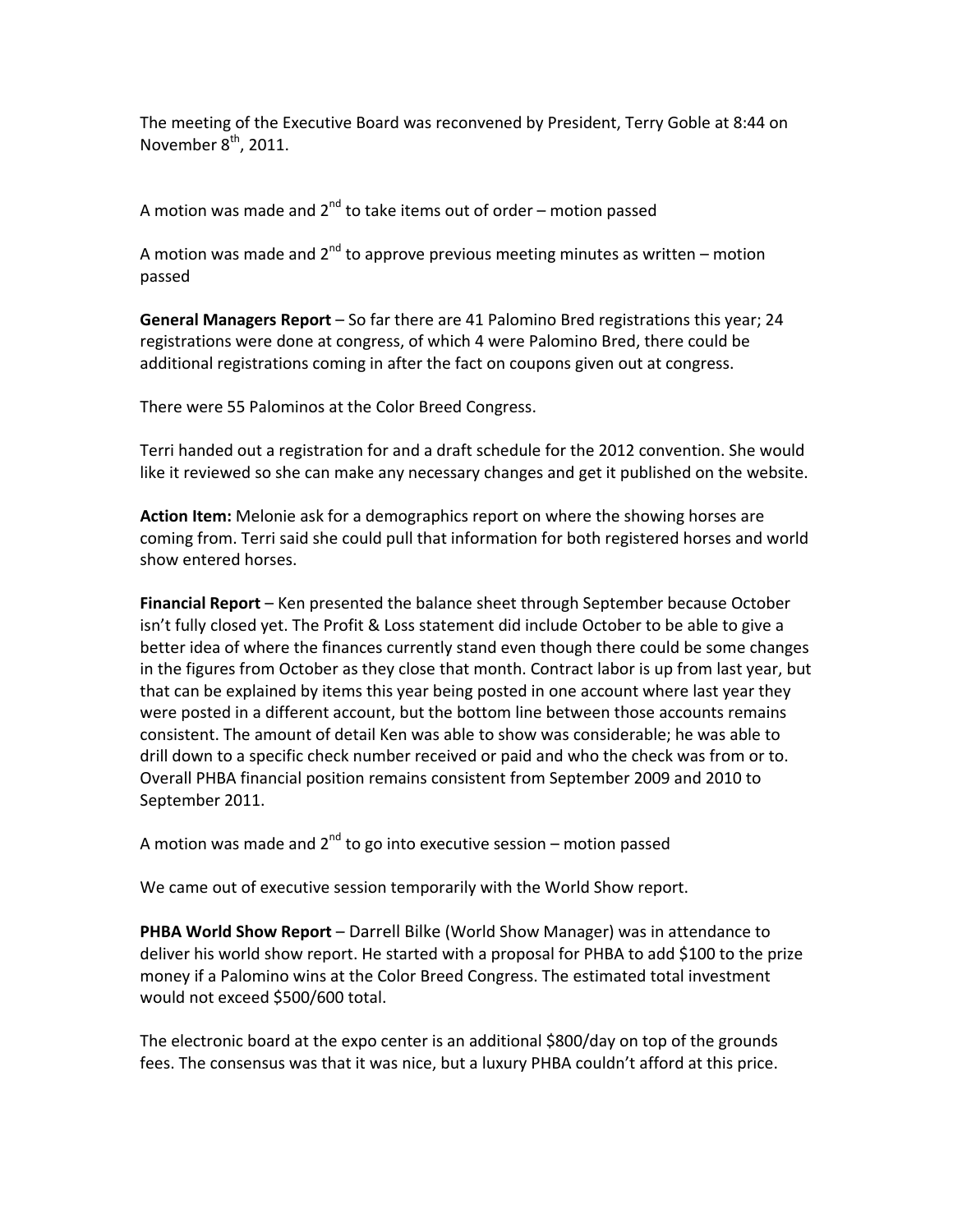Our contract for 2012 puts us moving in on July 23<sup>rd</sup>, which is a Monday, Darrell asked them to let us move in on Sunday instead and is waiting for a reply.

Assuming the move in date stays Monday; it was suggested that the youth go to the hotel on Tuesday for their meeting & banquet. Steve thought that they won't get the participation because they have just moved in.

The suggestion for the Open/Amateur Show was: Sunday – challenged classes all day (4 volunteer judges) Monday – open show starts and runs through Saturday – all in the livestock arena (don't go to the mustang arena) and drop the cattle classes

Heather joined the meeting during the World Show report to talk about the Youth activities at the Youth Worlds. She stressed the need for youth social time and the need to promote youth activities at the show.

It was decided to have the Youth meeting at 3:30 on Monday afternoon, the 23 $^{rd}$ , and the banquet at 6:00 both at the doubletree and then schedule a kick‐off bash on Tuesday afternoon with something like a 5‐7:00 with a trip to Drydsales and the youth show starting at 8:00 on Wednesday.

Parade of States may be replaced by some team tournament activities – one suggestion was to make the team tournament a combination of competition and questions that promote the interaction between the youth.

Some sort of event was discussed for Saturday night to bring the youth show to a close. The other suggestion was to have fun during the show each day by doing things like the hula‐ hoop and the Frisbee throw to make the entire show fun rather than waiting until the end.

Youth World Show awards were discussed along with the request from the youth for "Palomino Bucks". It was the consensus of the group was that the administration of a "Bucks" program would be a logistical nightmare for the office plus it would add the expense of shipping those items that we don't have now. It was also discussed that the awards should be standardized across the Youth, Open and Amateur. The thought was also that the number of awards should be better distributed across champion, reserve etc. One thought was to give the champion a buckle – reserve a trophy –  $3^{rd}$  place a ring.

A motion was made by Ken to standardize the awards across all divisions Youth/Amateur/Open and 2<sup>nd</sup> by Louie – motion passed

The youth requested that the placings be presented from 10th to  $1<sup>st</sup>$  place.

Sponsorships will be reworded to sponsor levels (silver/gold/etc) rather than "lunch sponsor". The office will take care of a mailing/email broadcast etc. Heather said if she is told about a prospective sponsor the Youth Advisors will make a personal request to individual/company for their sponsorship.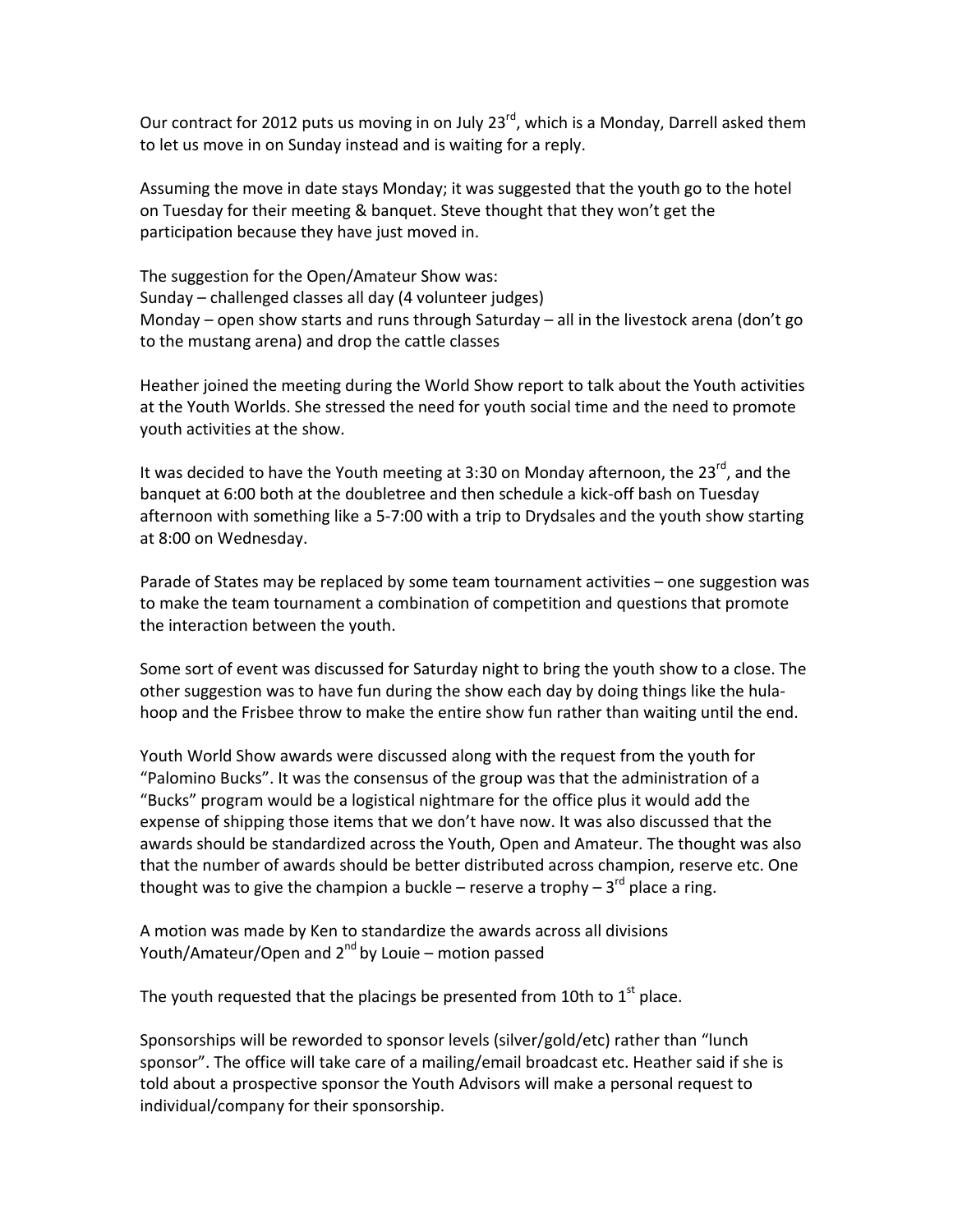The youth would like rail work on the pattern classes; since that's the judges call, the show management will recommend that it be included, but didn't feel they could promise.

The sponsor poster can be posted in the hospitality booth. And anytime classes aren't running, the sponsors are projected on the video screen.

Heather also asked that after 8 years of being youth advisors, PHBA would start grooming new youth advisers so that by 2013‐2014 world show the transition will be made. A few possible names of interested people were discussed.

We resumed the previously suspended executive session.

A motion was made and  $2^{nd}$  to move the 13k (less the Youth lunch at LosCabos expense) of the Youth Development Fund into a separate restricted line on the books to be able to track the Youth Development fund balance like we do the other similar funds – motion passed

**Action Item:** The request was made of Heather to supply the office with whatever guidelines the Youth Committee and Youth have in their minutes to govern how this fund is spent.

The idea was discussed to use the hula‐hoop event be used as a fund raiser and fun grand finally for the youth show.

The world show discussion continued with the PHBA Open World Show. The question of the financial feasibility of continuing to offer the cattle events was discussed. There were 21 total entries and the trucking alone was \$500, not to mention the welfare liability of the cattle.

2012 world show judges and the pay were discussed. The EB went through the recommended judges list from the Judges committee to refine a call list for the World Show Management to start calling.

The Fort Worth proposal was discussed. A private group would come to the 2012 show and do a survey to see what incentive money they can offer for us to move the World Show. The dates are not set in stone, but they are different than what we have now. They charge a fee for inside and outside vender spaces. Terri questioned them not putting us in the new main arena in their proposal. Open food policy; paid parking; security is a bit more, but it's an off duty police officer. Shavings are less expensive. The economic study the private group would do carries a fee, but they claim they've always been able to get economic development money to more than cover that.

**Action Item:** It was determined that a few board members would be made responsible to get proposals from various facilities and report back on a conference call:

Ann has OKC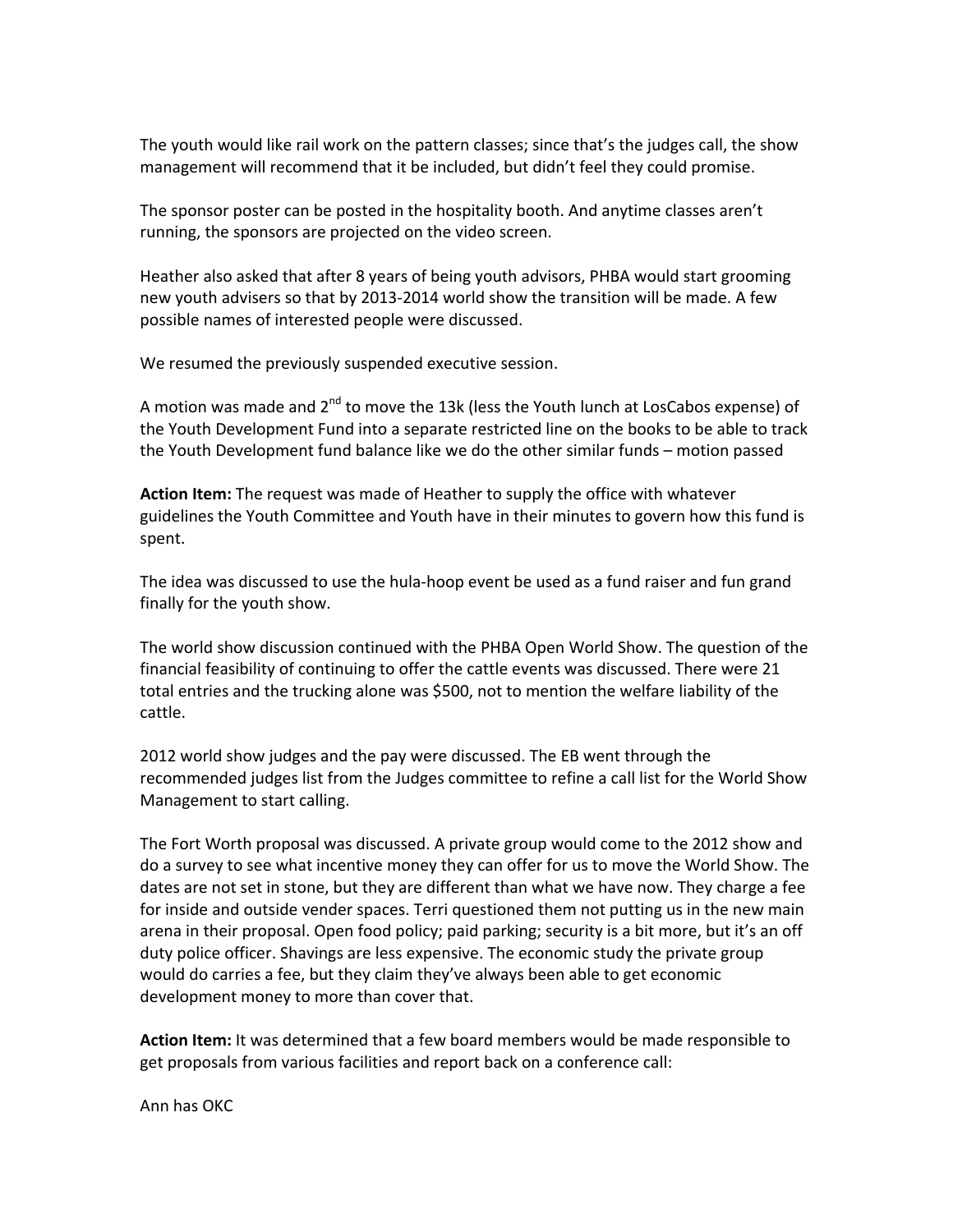Steve has Tunica Melonie has Columbus

Other show ground options thrown out were: St. Louis Kentucky Lexington

Requirements are 550 – 600 stalls in a World Class Facility.

A motion was made by Ann to accept the 15k advertising proposal with The Equine Chronicle,  $2^{nd}$  by Louie – Providing we can restructure the proposed schedule to fit PHBA event better to reach new members/exhibitors.

### **Old Business**

WCHA (World Confirmation Horse Association) Proposal for PHBA Affiliation – an inquiry as to where we are with the decision came in and we deferred signing the proposal because of the advertising requirement and that we have some internal issues needing to be addressed before we can consider the proposal.

A motion was made by Ann,  $2^{nd}$  by Ken to draft a letter declining the offer at this time giving them those reasons. – motion passed

A motion was made and  $2^{nd}$  to add Tennessee Trail ride to the PHBA event calendar – motion passed

**Qualifications by number of shows** – the idea was brought up again to have a qualifying system for the world show by requiring exhibitors show in at least 1 APA show. We discussed what it would take in the office to track because the information isn't available currently unless the exhibitor points at a show. So the consensus was to table this discussion at this time.

#### **New Business**

**Director of Judges Position** – This position would design a program to continue education for and increase the quality of the available PHBA judges. The idea of acquiring professional services to accomplish this was discussed.

A motion was made by Steve to enter into an agreement with Brad Gibby to provide the professional services as outlined in the proposal he presented on an interim bases until we can further define the role needed for a director of Judges position,  $2^{nd}$  – motion passed

**Show Secretary Education/Packet** – A packet was put together to be sent to each show secretary to be followed by conference calls to help educate show secretaries. Melonie outlined the plan and it will begin as soon as they can get the packets together and sent.